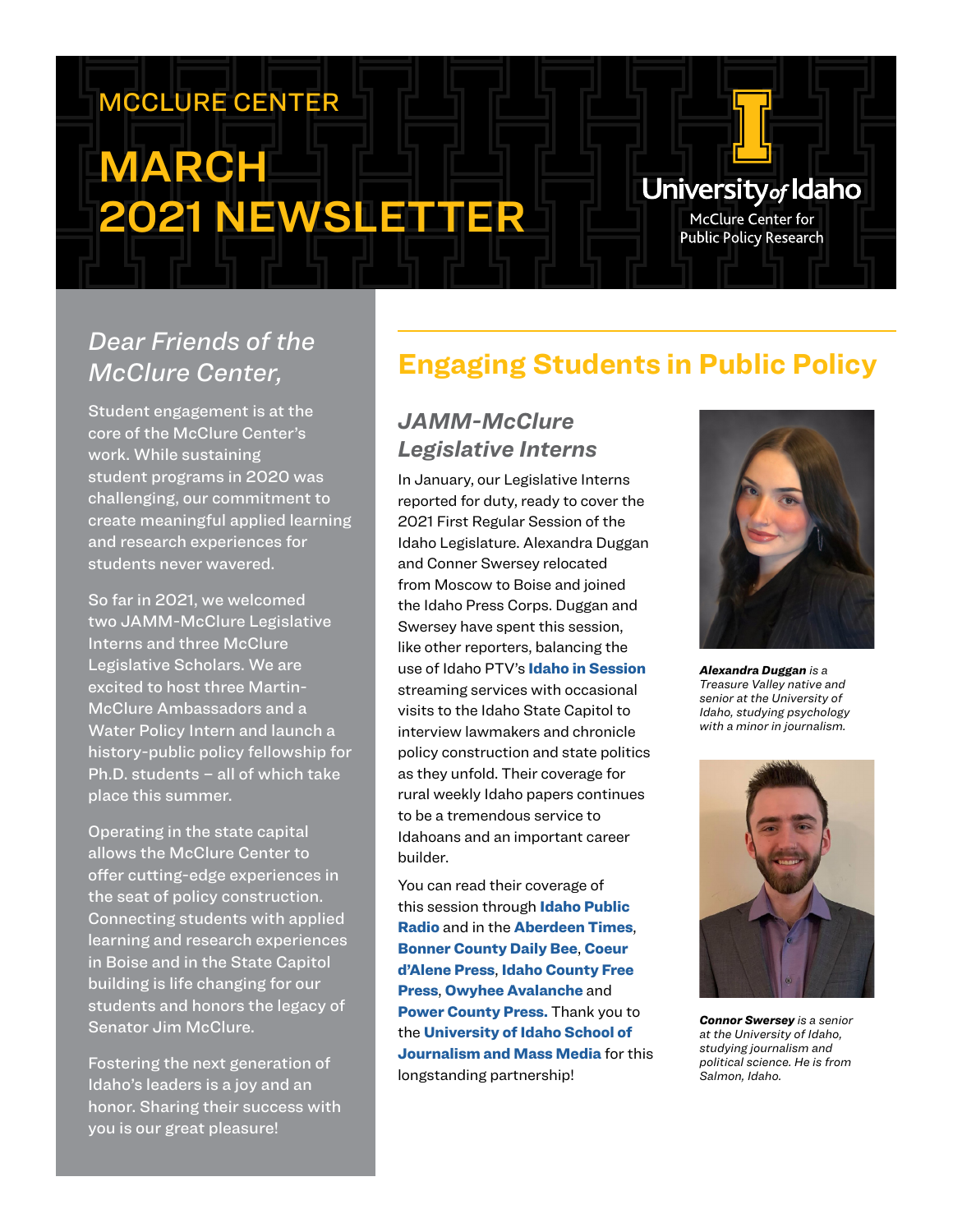#### *McClure Legislative Research Scholars*

Undergraduate students in the McClure Legislative Research Scholars (a partnership with the **University** [of Idaho Department of Politics and Philosophy](https://www.uidaho.edu/class/politics-and-philosophy)) are guided by Professor Markie McBrayer and tackle research topics of interest to the Idaho Legislature. During the legislative session, the Scholars travel to Boise to present their research to Idaho lawmakers. This year, the Scholars used Zoom to continue the program from Moscow and deliver their presentations remotely.

Students and their reports this year include:



#### **Hailee Gabbard**

*(junior, political science and English double major)* 

Idaho Education: Investment for the Future

Abstract: Idaho spent an average of \$6,747 per pupil in 2018-19, ranking last in the nation in terms

of per-pupil funding. In conjunction with low levels of spending, Idaho ranks 43rd in the nation in terms of education quality. This report examines both the shortand long-term effects of underfunding school systems.



### **Elizabeth Marshall**

*(senior, political science major)* 

Addressing Alternatives: Exploring Three Alternatives to Traditional Incarceration in Idaho

#### Abstract: Three

alternatives to traditional incarceration and probation and the impact they have had/could have in the state of Idaho were studied. The alternatives researched are remote monitoring, drug treatment courts and mental health courts. The report discusses how the state of Idaho has implemented these alternatives to varying degrees and levels of success.

# **Summer 2021 Student Programs**

#### *Martin-McClure Ambassadorship*

This summer, we will welcome three Martin-McClure Ambassadors (a record number!): Stella Davidson, a junior from Boise; Natalie Mesplay, a junior from Boise and Matty Murphy, a sophomore from Boise.



#### **Niklas Kleinworth**

*(senior, political science and pre-health professional major)* 

Coping with COVID-19: An Analysis of Pandemic Healthcare in Idaho

Abstract: Much of the

available scholarly literature on COVID-19 focuses on controlling the spread of the virus throughout communities. However, an area largely ignored is how hospital systems in states such as Idaho are managing increased patient load. Most issues particular to the Gem State's patient volume management are related to pre-pandemic concerns within the healthcare system. By combining both short- and long-term solutions, the author recommends key points of interest for the response to the COVID-19 pandemic.



### **Stella Davidson**

*(junior, international studies and public relations major)*

"I am proud fifth generation Idahoan from Boise. This is my third year at the University of Idaho, and I am majoring in international studies and public relations with a minor political

science. Following graduation in May 2022, I intend to spend time in Boise preparing for my next steps. I am interested in continuing my education at law school or a graduate studies program focused on public policy. Whichever route I choose, my career will involve advocacy and putting my skills to use to create real change in our communities. While my plans to study abroad in Lyon, France were interrupted by the coronavirus pandemic, I look forward to opportunities to travel extensively in the future!"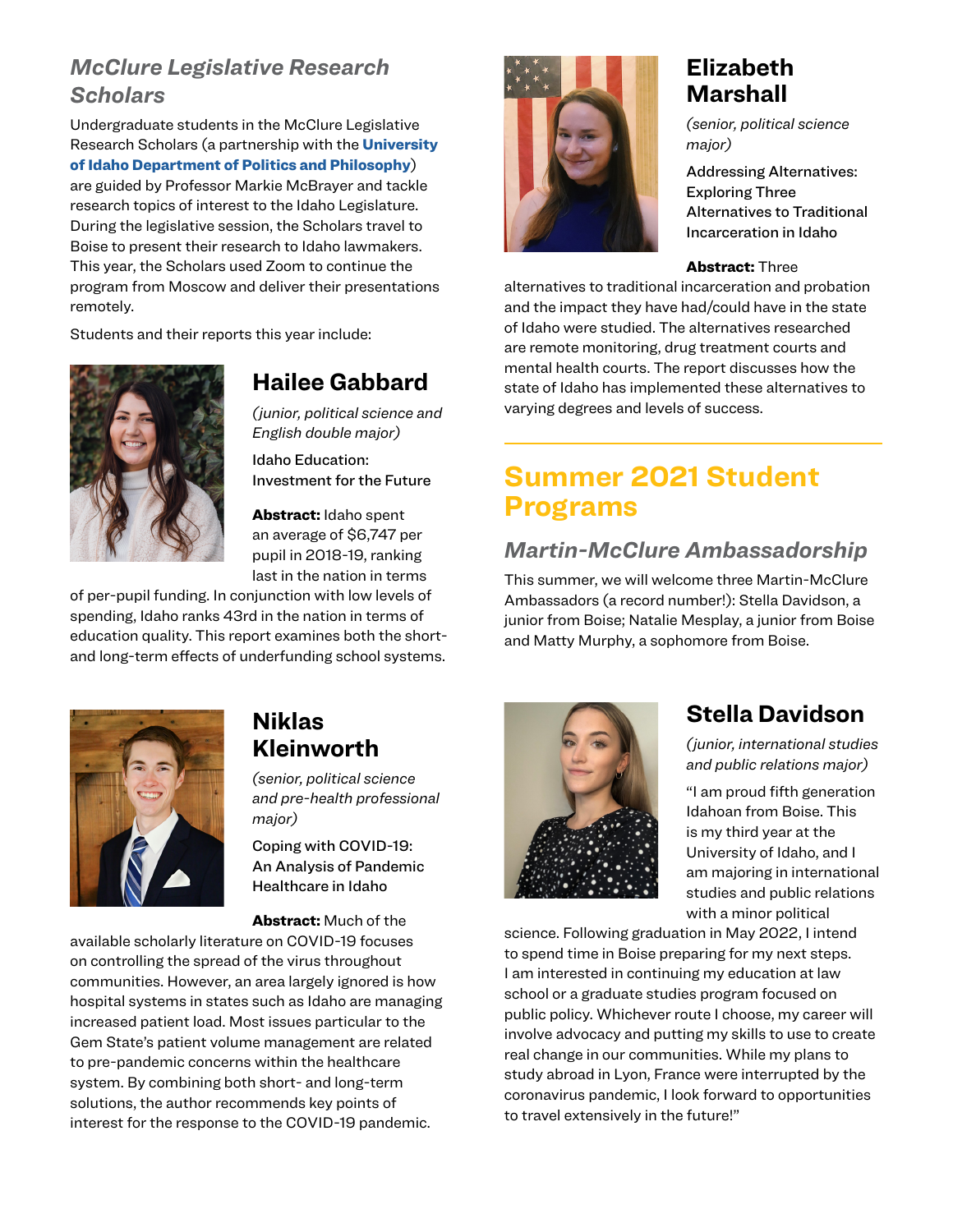

### **Natalie Mesplay**

*(junior, international studies and history double major)*

"I am from Boise, currently double majoring in international studies and history at the University of Idaho. Because of COVID, I shifted my study abroad plans from spring to fall

2021. I look forward to my semester in South Korea. After graduation in May 2022, I would like to work abroad as a teacher, for an international organization or with an NGO."



### **Matty Murphy**

*(sophomore, history and international studies double major)*

"I am a sophomore at the University of Idaho, studying history and international studies double major with a minor in French. Following high school in Boise, I

studied in Belgium for year as a Rotary exchange student. Presently, I am looking into a number of opportunities to study Arabic in North Africa or perhaps the Middle East. Among the many activities I am involved with on campus, I host a weekly radio show with student run KUOI 89.3 FM. In my spare time, I like to read magazines like *The New Yorker*, *The Atlantic* and *The Economist*."

The Martin-McClure Ambassadorship was created through a partnership between the **University of** [Idaho Martin Institute](https://www.uidaho.edu/class/martin-institute) and the McClure Center. International Studies undergraduates are provided research awards to explore topics at the intersection of international affairs and public policy. This summer research program takes place in Boise and offers students an opportunity to better understand local and international relationships throughout the world.

#### *Water Policy Internship*

In 2019, the Idaho Water Resources Research **Institute** (IWWRI) and the McClure Center launched the Water Policy Internship. The Water Policy Internship, a biannual research program, is an

opportunity for University of Idaho undergraduates to explore scientific and public policy research related to water resources management. This summer's Water Policy Intern will be announced in early April.

#### *McClure in History Program*

This summer, the McClure Center, in partnership with the [University of Idaho Department of History,](https://www.uidaho.edu/class/history) will launch the McClure in History Program. This program explores public service and inflection points in Idaho, U.S. and world history through a public policy lens. One University of Idaho history Ph.D. student will spend time with Senator McClure's material in the University of Idaho Library Special Collections. The student will also have a residency in Boise, where they will gain advanced archival research expertise in state, city and Idaho Public Television archives, and be provided with mentorship and networking opportunities. The student will curate the McClure Center Gallery exhibit, which will be displayed in Boise and Moscow, as well as online.

We look forward to updating you on these students in the summer newsletter and on twitter.

# **Conducting Nonpartisan Research and Informing Public Dialogue and Policy**

In 2020, the McClure Center was contracted by the Idaho Association for Education of Young Children (Idaho AEYC) to conduct a statewide needs assessment of early childhood care and education (ECCE) in Idaho. The statewide Needs Assessment was published in February 2021.

#### [Read the full report>>](https://www.uidaho.edu/president/direct-reports/mcclure-center/publications)

[We also would like to express our gratitude to our](https://www.uidaho.edu/president/direct-reports/mcclure-center/publications)  [student research assistants. This work could not have](https://www.uidaho.edu/president/direct-reports/mcclure-center/publications)  [been accomplished without their time, effort and skills.](https://www.uidaho.edu/president/direct-reports/mcclure-center/publications)



*Amanda Douglass 3L law student*



*Jared Smith 2L law studet*



*Olive Swan senior, International Studies and French*